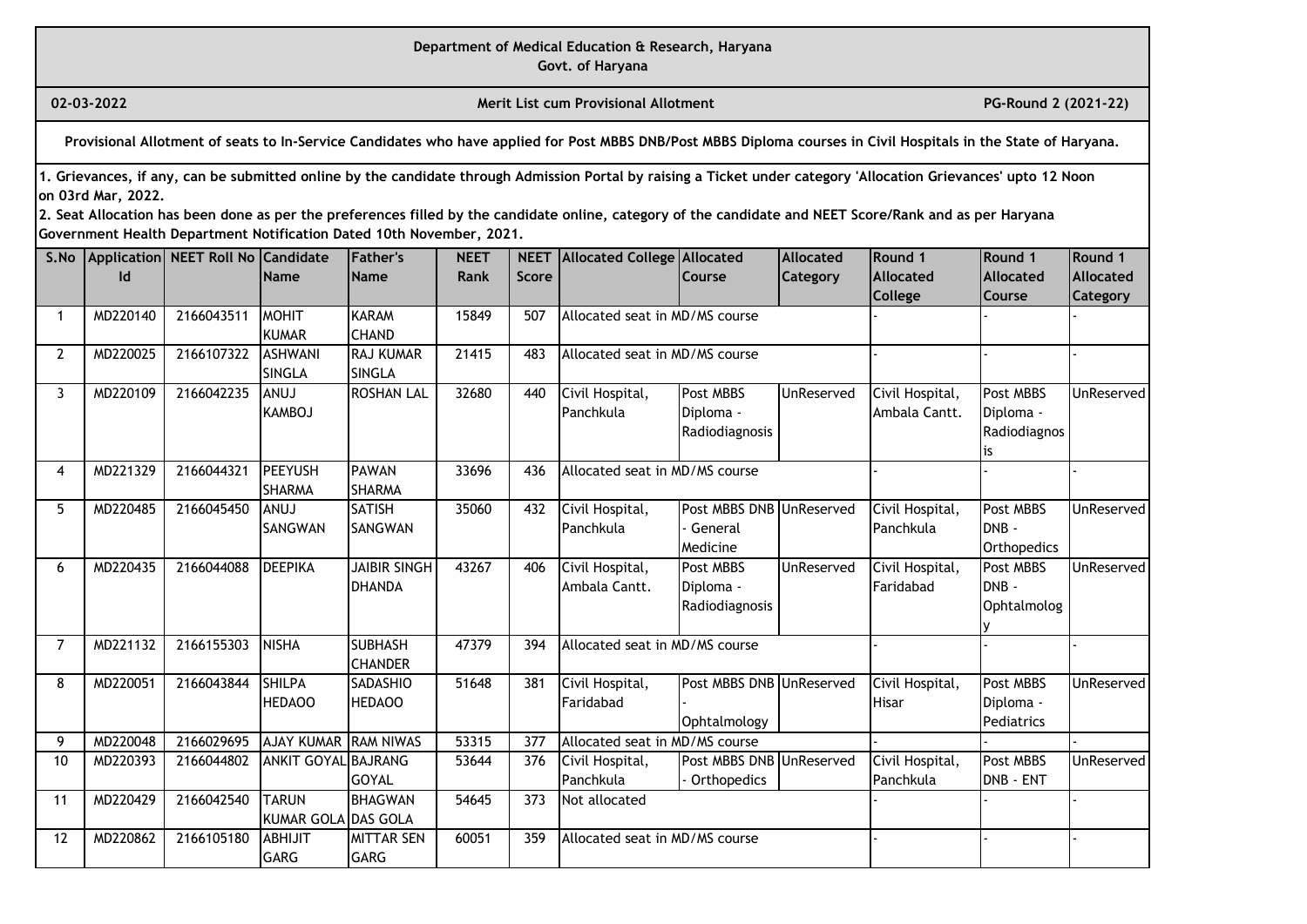**Govt. of Haryana**

**02-03-2022 Merit List cum Provisional Allotment PG-Round 2 (2021-22)** 

**Provisional Allotment of seats to In-Service Candidates who have applied for Post MBBS DNB/Post MBBS Diploma courses in Civil Hospitals in the State of Haryana.**

**1. Grievances, if any, can be submitted online by the candidate through Admission Portal by raising a Ticket under category 'Allocation Grievances' upto 12 Noon on 03rd Mar, 2022.**

| S.No |          | Application NEET Roll No Candidate |                              | Father's          | <b>NEET</b> |              | <b>NEET Allocated College Allocated</b> |                          | <b>Allocated</b>  | Round 1         | Round 1          | Round 1          |
|------|----------|------------------------------------|------------------------------|-------------------|-------------|--------------|-----------------------------------------|--------------------------|-------------------|-----------------|------------------|------------------|
|      | ld       |                                    | <b>Name</b>                  | <b>Name</b>       | <b>Rank</b> | <b>Score</b> |                                         | Course                   | <b>Category</b>   | Allocated       | <b>Allocated</b> | <b>Allocated</b> |
|      |          |                                    |                              |                   |             |              |                                         |                          |                   | <b>College</b>  | <b>Course</b>    | Category         |
| 13   | MD220206 | 2166042721                         | <b>SUDEEP SAINI MAHENDRA</b> |                   | 60387       | 358          | Not allocated                           |                          |                   |                 |                  |                  |
|      |          |                                    |                              | KUMAR SAINI       |             |              |                                         |                          |                   |                 |                  |                  |
| 14   | MD220764 | 2166044394                         | <b>RITTU</b>                 | RAJENDER          | 60542       | 357          | Allocated seat in MD/MS course          |                          |                   |                 |                  |                  |
|      |          |                                    | <b>SAHARAN</b>               | <b>SAHARAN</b>    |             |              |                                         |                          |                   |                 |                  |                  |
| 15   | MD220286 | 2166045369                         | <b>ARUNA</b>                 | PRABHU            | 61715       | 354          | Civil Hospital,                         | <b>Post MBBS</b>         | UnReserved        | Civil Hospital, | Post MBBS        | UnReserved       |
|      |          |                                    | <b>SAHARAN</b>               | <b>DAYAL</b>      |             |              | Panchkula                               | Diploma-                 |                   | Faridabad       | Diploma-         |                  |
|      |          |                                    |                              | <b>SAHARAN</b>    |             |              |                                         | Obstetrics &             |                   |                 | Obstetrics &     |                  |
|      |          |                                    |                              |                   |             |              |                                         | Gynecology               |                   |                 | Gynecology       |                  |
| 16   | MD221348 | 2166044921                         | <b>AJAY KUMAR</b>            | <b>IDHOOP</b>     | 62673       | 351          | Civil Hospital,                         | Post MBBS                | UnReserved        |                 |                  |                  |
|      |          |                                    |                              | <b>SINGH</b>      |             |              | <b>Hisar</b>                            | Diploma -                |                   |                 |                  |                  |
|      |          |                                    |                              |                   |             |              |                                         | <b>Pediatrics</b>        |                   |                 |                  |                  |
| 17   | MD220978 | 2166045325                         | <b>SUSHEEL</b>               | KARAN             | 64458       | 347          | Civil Hospital,                         | Post MBBS DNB UnReserved |                   |                 |                  |                  |
|      |          |                                    | <b>KUMAR</b>                 | <b>SINGH</b>      |             |              | Panchkula                               | <b>ENT</b>               |                   |                 |                  |                  |
| 18   | MD220142 | 2166045227                         | <b>CHAUDHAR</b>              | JASBIR PUNIA      | 67523       | 339          | Not allocated                           |                          |                   |                 |                  |                  |
|      |          |                                    | ANJALI                       |                   |             |              |                                         |                          |                   |                 |                  |                  |
| 19   | MD220030 | 2166155368                         | <b>ASHISH</b>                | <b>SURESH</b>     | 68465       | 337          | Allocated seat in MD/MS course          |                          |                   |                 |                  |                  |
|      |          |                                    | YADAV                        | <b>CHAND</b>      |             |              |                                         |                          |                   |                 |                  |                  |
|      |          |                                    |                              | YADAV             |             |              |                                         |                          |                   |                 |                  |                  |
| 20   | MD221296 | 2166044887                         | <b>SUBHASH</b>               | <b>DARYAV</b>     | 69213       | 335          | Civil Hospital,                         | Post MBBS                | <b>UnReserved</b> |                 |                  |                  |
|      |          |                                    |                              | <b>SINGH</b>      |             |              | Hisar                                   | Diploma-ENT              |                   |                 |                  |                  |
| 21   | MD220434 | 2166043715                         | <b>POONAM</b>                | <b>RAJ KUMAR</b>  | 71970       | 328          | Civil Hospital,                         | <b>Post MBBS</b>         | UnReserved        |                 |                  |                  |
|      |          |                                    | YADAV                        | YADAV             |             |              | Faridabad                               | Diploma-                 |                   |                 |                  |                  |
|      |          |                                    |                              |                   |             |              |                                         | Obstetrics &             |                   |                 |                  |                  |
|      |          |                                    |                              |                   |             |              |                                         | Gynecology               |                   |                 |                  |                  |
| 22   | MD220828 | 2166155158                         | <b>VIJAY ARPAN RANDHIR</b>   |                   | 72328       | 327          | Allocated seat in MD/MS course          |                          |                   |                 |                  |                  |
|      |          |                                    |                              | <b>SINGH</b>      |             |              |                                         |                          |                   |                 |                  |                  |
| 23   | MD220184 | 2166045976                         | <b>MOHIT</b>                 | <b>B.D.HALDER</b> | 72482       | 327          | Allocated seat in MD/MS course          |                          |                   |                 |                  |                  |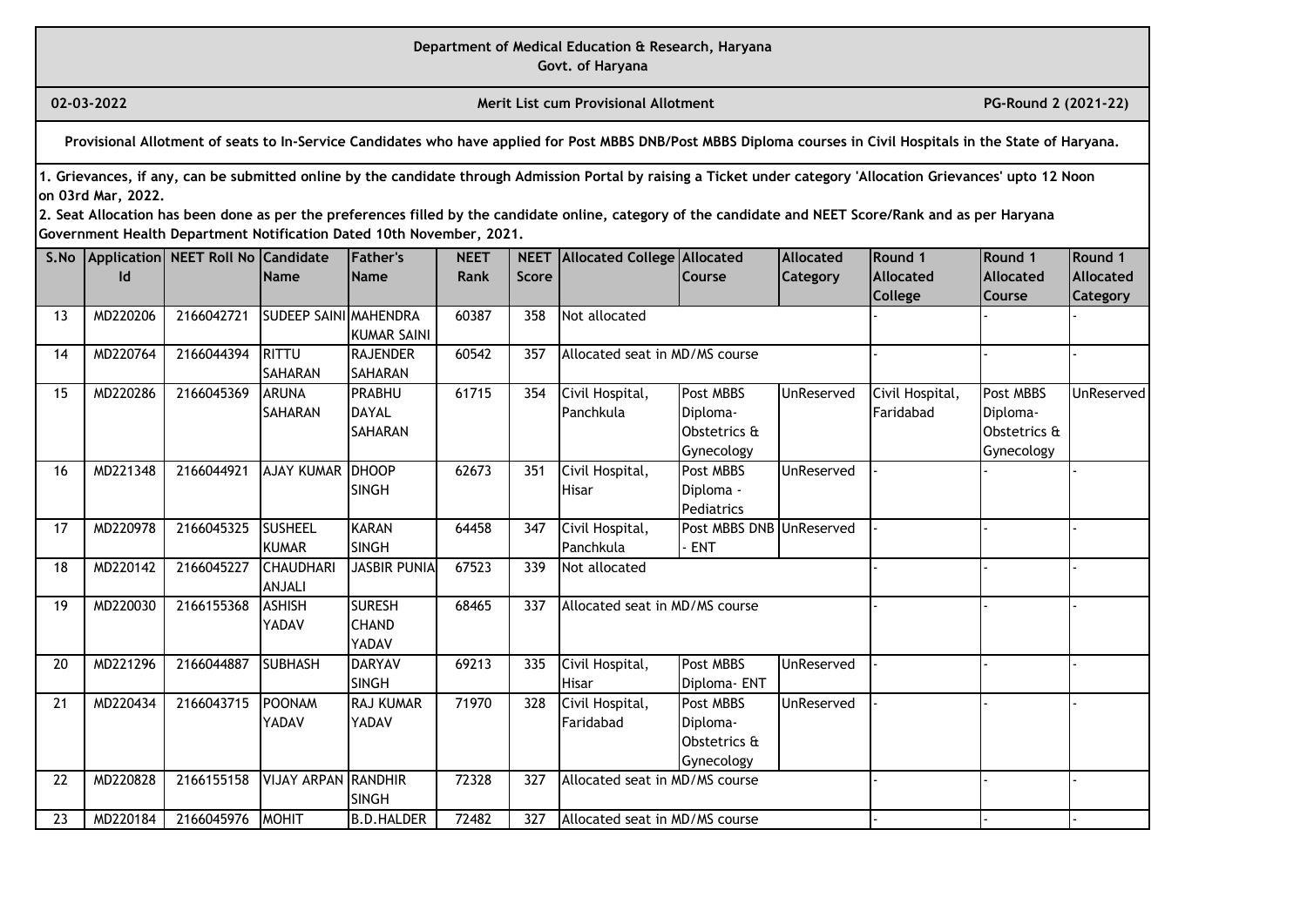**Govt. of Haryana**

**02-03-2022 Merit List cum Provisional Allotment PG-Round 2 (2021-22)** 

**Provisional Allotment of seats to In-Service Candidates who have applied for Post MBBS DNB/Post MBBS Diploma courses in Civil Hospitals in the State of Haryana.**

**1. Grievances, if any, can be submitted online by the candidate through Admission Portal by raising a Ticket under category 'Allocation Grievances' upto 12 Noon on 03rd Mar, 2022.**

| S.No |          | Application NEET Roll No Candidate |                          | Father's                       | <b>NEET</b> |       | NEET Allocated College Allocated |               | Allocated  | Round 1          | Round 1          | Round 1         |
|------|----------|------------------------------------|--------------------------|--------------------------------|-------------|-------|----------------------------------|---------------|------------|------------------|------------------|-----------------|
|      | Id       |                                    | Name                     | <b>Name</b>                    | <b>Rank</b> | Score |                                  | <b>Course</b> | Category   | <b>Allocated</b> | <b>Allocated</b> | Allocated       |
|      |          |                                    |                          |                                |             |       |                                  |               |            | College          | <b>Course</b>    | <b>Category</b> |
| 24   | MD221230 | 2166045729                         | <b>TANVI</b>             | YASH PAL                       | 72932       | 326   | Civil Hospital,                  | Post MBBS     | UnReserved |                  |                  |                 |
|      |          |                                    |                          | <b>SINGH</b>                   |             |       | Bahadurgarh                      | Diploma -     |            |                  |                  |                 |
|      |          |                                    |                          | <b>SOLANKI</b>                 |             |       |                                  | Ophtalmology  |            |                  |                  |                 |
| 25   | MD220188 | 2166045593                         |                          | <b>VIJAY KUMAR SURAT SINGH</b> | 72986       | 326   | Not allocated                    |               |            |                  |                  |                 |
| 26   | MD221833 | 2166042453                         | <b>SHALINI</b>           | <b>VINOD</b>                   | 73955       | 324   | Not allocated                    |               |            |                  |                  |                 |
|      |          |                                    | <b>PRABHAKER</b>         | <b>KUMAR</b>                   |             |       |                                  |               |            |                  |                  |                 |
| 27   | MD220621 | 2166042339                         | <b>RACHNA</b>            | <b>SUBHASH</b>                 | 74762       | 321   | Civil Hospital,                  | Post MBBS     | UnReserved |                  |                  |                 |
|      |          |                                    | <b>RANI</b>              | <b>CHAND</b>                   |             |       | Panipat                          | Diploma-      |            |                  |                  |                 |
|      |          |                                    |                          |                                |             |       |                                  | Obstetrics &  |            |                  |                  |                 |
|      |          |                                    |                          |                                |             |       |                                  | Gynecology    |            |                  |                  |                 |
| 28   | MD221281 | 2166045317                         | <b>DEEKSHA</b>           | <b>JEET SINGH</b>              | 77370       | 315   | Not allocated                    |               |            |                  |                  |                 |
|      |          |                                    |                          | <b>BALHARA</b>                 |             |       |                                  |               |            |                  |                  |                 |
| 29   | MD220305 | 2166107371                         | <b>DEEPANKSHI</b>        | <b>RAVINDER</b>                | 77935       | 314   | Not allocated                    |               |            |                  |                  |                 |
|      |          |                                    | <b>RAWAL</b>             | <b>KUMAR</b>                   |             |       |                                  |               |            |                  |                  |                 |
|      |          |                                    |                          | <b>RAWAL</b>                   |             |       |                                  |               |            |                  |                  |                 |
| 30   | MD220607 | 2166111925                         | <b>VANDANA</b>           | VIJAYPAL                       | 78646       | 313   | Not allocated                    |               |            |                  |                  |                 |
|      |          |                                    | YADAV                    | <b>SINGH YADAV</b>             |             |       |                                  |               |            |                  |                  |                 |
|      |          |                                    |                          |                                |             |       |                                  |               |            |                  |                  |                 |
| 31   | MD221455 | 2166042124                         | <b>SAPNA</b>             | <b>MAAN SINGH</b>              | 78826       | 312   | Not allocated                    |               |            |                  |                  |                 |
|      |          |                                    | KAMBOJ                   |                                |             |       |                                  |               |            |                  |                  |                 |
| 32   | MD220199 | 2166045662                         | <b>SAVITA</b>            | <b>UMED SINGH</b>              | 80054       | 310   | Not allocated                    |               |            |                  |                  |                 |
| 33   | MD220898 | 2166046087                         | <b>HINA</b>              | <b>SURENDER</b>                | 80287       | 309   | Not allocated                    |               |            |                  |                  |                 |
|      |          |                                    |                          | <b>SINGH</b>                   |             |       |                                  |               |            |                  |                  |                 |
| 34   | MD221371 | 2166044839                         | AMIT                     | <b>BHAJAN LAL</b>              | 81615       | 305   | Not allocated                    |               |            |                  |                  |                 |
|      |          |                                    | <b>KAMBOJ</b>            |                                |             |       |                                  |               |            |                  |                  |                 |
| 35   | MD220091 | 2166105260                         | <b>VIJAY KUMAR PHOOL</b> |                                | 82322       | 304   | Not allocated                    |               |            |                  |                  |                 |
|      |          |                                    |                          | <b>CHAND</b>                   |             |       |                                  |               |            |                  |                  |                 |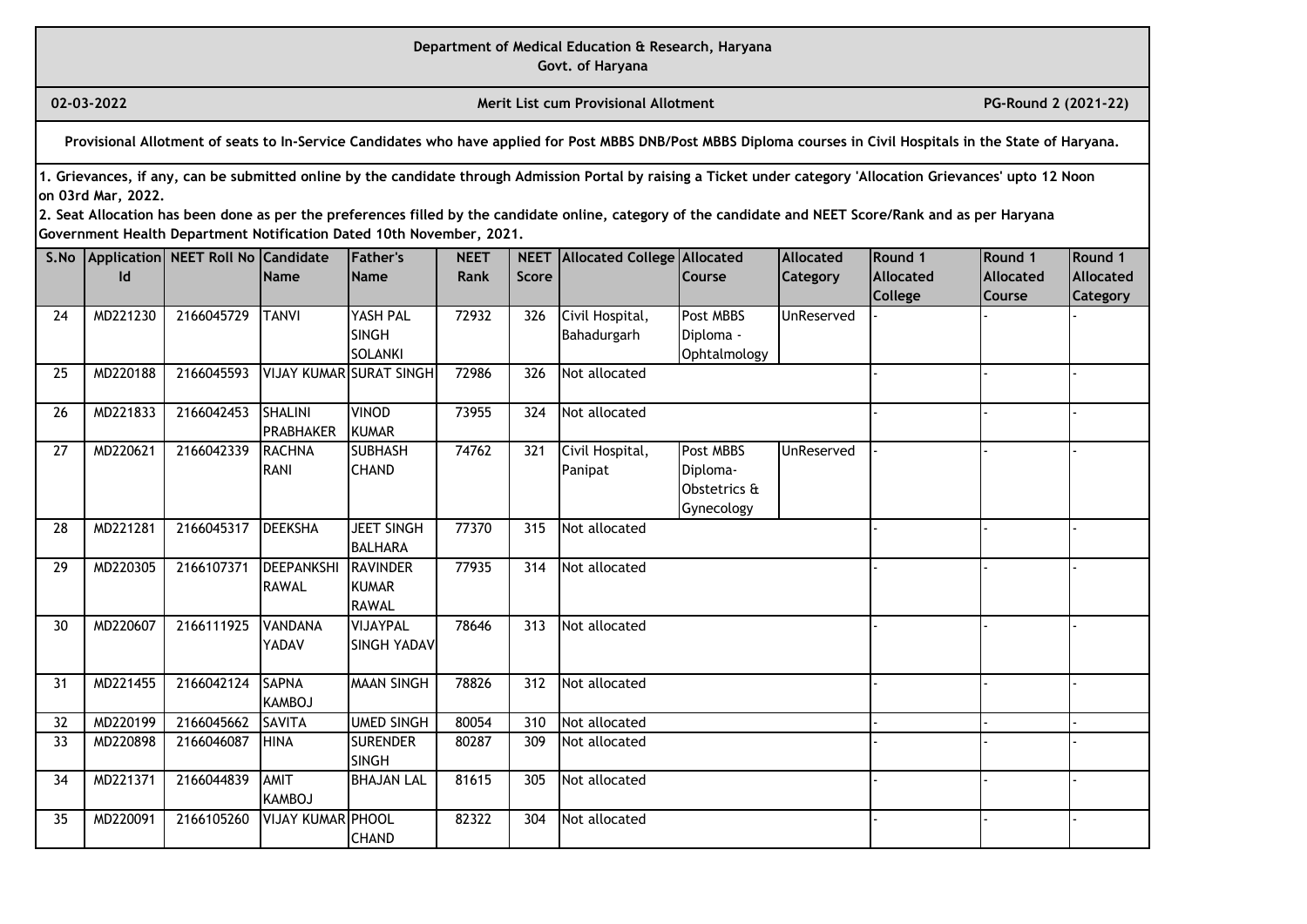**Govt. of Haryana**

**02-03-2022 Merit List cum Provisional Allotment PG-Round 2 (2021-22)** 

**Provisional Allotment of seats to In-Service Candidates who have applied for Post MBBS DNB/Post MBBS Diploma courses in Civil Hospitals in the State of Haryana.**

**1. Grievances, if any, can be submitted online by the candidate through Admission Portal by raising a Ticket under category 'Allocation Grievances' upto 12 Noon on 03rd Mar, 2022.**

| S.No |          | Application NEET Roll No Candidate |                        | <b>IFather's</b>          | <b>NEET</b> |              | <b>NEET</b> Allocated College Allocated |                   | <b>Allocated</b> | Round 1          | Round 1          | Round 1         |
|------|----------|------------------------------------|------------------------|---------------------------|-------------|--------------|-----------------------------------------|-------------------|------------------|------------------|------------------|-----------------|
|      | ld       |                                    | <b>Name</b>            | <b>Name</b>               | Rank        | <b>Score</b> |                                         | Course            | Category         | <b>Allocated</b> | <b>Allocated</b> | Allocated       |
|      |          |                                    |                        |                           |             |              |                                         |                   |                  | <b>College</b>   | Course           | <b>Category</b> |
| 36   | MD221857 | 2166109041                         | <b>AVINASH</b>         | <b>BHAI RAM</b>           | 82371       | 304          | Not allocated                           |                   |                  |                  |                  |                 |
|      |          |                                    | <b>PUNIA</b>           | PUNIA                     |             |              |                                         |                   |                  |                  |                  |                 |
| 37   | MD221815 | 2166044295                         | <b>KIRAN</b>           | <b>OM PRAKASH</b>         | 82442       | 304          | Allocated seat in MD/MS course          |                   |                  |                  |                  |                 |
|      |          |                                    | <b>BHATTI</b>          | <b>BHATTI</b>             |             |              |                                         |                   |                  |                  |                  |                 |
| 38   | MD220947 | 2166108184                         | <b>NIDHI</b>           | <b>SURINDER</b>           | 82663       | 303          | Not allocated                           |                   |                  |                  |                  |                 |
|      |          | 2166165697                         | <b>KATOCH</b>          | KATOCH<br><b>SURENDER</b> |             |              |                                         |                   |                  |                  |                  |                 |
| 39   | MD220502 |                                    | <b>YOGESH</b><br>YADAV | <b>SINGH</b>              | 83831       | 300          | Not allocated                           |                   |                  |                  |                  |                 |
| 40   | MD221363 | 2166046187                         | <b>ATTAM</b>           | <b>INDER SINGH</b>        | 84096       | 300          | Allocated seat in MD/MS course          |                   |                  |                  |                  |                 |
|      |          |                                    | <b>PARKASH</b>         |                           |             |              |                                         |                   |                  |                  |                  |                 |
| 41   | MD221409 | 2166044653                         | <b>LOVELEEN</b>        | <b>SHER SINGH</b>         | 84201       | 300          | Not allocated                           |                   |                  |                  |                  |                 |
|      |          |                                    | <b>VERMA</b>           |                           |             |              |                                         |                   |                  |                  |                  |                 |
| 42   | MD221189 | 2166046015                         | <b>RAVISH</b>          | KRISHAN                   | 85229       | 297          | Not allocated                           |                   |                  |                  |                  |                 |
|      |          |                                    | <b>KUMAR</b>           | <b>KUMAR</b>              |             |              |                                         |                   |                  |                  |                  |                 |
| 43   | MD220486 | 2166111252                         | <b>SUMEDHA</b>         | OM SUBHASH                | 85471       | 297          | Not allocated                           |                   |                  |                  |                  |                 |
| 44   | MD220906 | 2166044868                         | <b>IPARVEEN</b>        | <b>CHANDER</b>            | 87035       | 293          | Not allocated                           |                   |                  |                  |                  |                 |
|      |          |                                    | <b>KUMAR</b>           | <b>BHAN</b>               |             |              |                                         |                   |                  |                  |                  |                 |
| 45   | MD221837 | 2166044863                         | <b>MAHABIR</b>         | <b>BIRBAL</b>             | 88555       | 290          | Not allocated                           |                   |                  |                  |                  |                 |
|      |          |                                    | <b>SINGH</b>           | <b>SINGH</b>              |             |              |                                         |                   |                  |                  |                  |                 |
| 46   | MD221244 | 2166045073                         | <b>ASHISH</b>          | <b>ASHOK</b>              | 89343       | 288          | Allocated seat in MD/MS course          |                   |                  |                  |                  |                 |
|      |          |                                    | <b>VERMA</b>           | <b>VERMA</b>              |             |              |                                         |                   |                  |                  |                  |                 |
| 47   | MD221285 | 2166045770                         | <b>MANINDER</b>        | <b>MANJIT</b>             | 90428       | 285          | Civil Hospital,                         | Post MBBS DNB BCA |                  |                  |                  |                 |
|      |          |                                    | <b>KAUR</b>            | <b>SINGH</b>              |             |              | Panchkula                               | Obsterics &       |                  |                  |                  |                 |
|      |          |                                    |                        |                           |             |              |                                         | Gynecology        |                  |                  |                  |                 |
| 48   | MD220991 | 2166044871                         | <b>SUNDEEP</b>         | <b>CHANDGI</b>            | 92459       | 281          | Not allocated                           |                   |                  |                  |                  |                 |
|      |          |                                    | <b>KUMAR</b>           | <b>RAM</b>                |             |              |                                         |                   |                  |                  |                  |                 |
| 49   | MD221035 | 2166045021                         | <b>MANOJ</b>           | JAGDISH                   | 92947       | 280          | Civil Hospital,                         | Post MBBS DNB SC  |                  |                  |                  |                 |
|      |          |                                    | <b>KUMAR</b>           | <b>I</b> CHANDER          |             |              | Panchkula                               | General           |                  |                  |                  |                 |
|      |          |                                    |                        |                           |             |              |                                         | Surgery           |                  |                  |                  |                 |